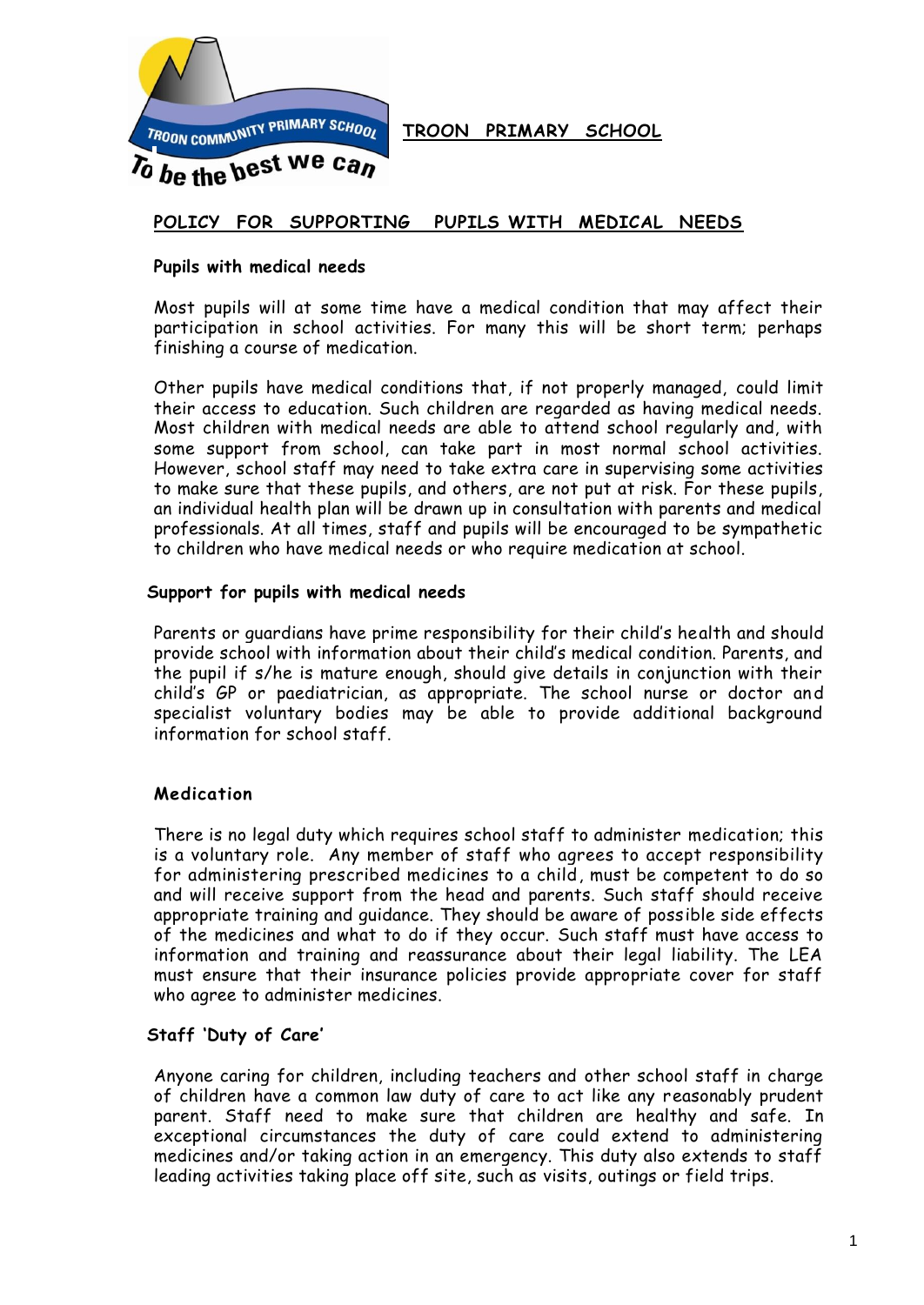### **Parents and Carers**

Parents, as defined in the Education Act 1996, include any person who is not a parent of a child but has parental responsibility for or care of a child, such as foster parent. They are responsible for making sure the child is well enough to attend school. Parents should provide the head with sufficient information about their child's medical condition and treatment or special care needed at school. They should, jointly with the head, reach agreement on the school's role in helping with their child's medical needs. Parents cultural and religious views will always be respected.

It only requires one parent to agree to or request that medicines are administered. As a matter of practicality this is likely to be the parent with whom the school has day-to-day contact. Where parents disagree over medical support, the disagreement must be resolved by the Courts. The school will continue to administer the medicine in line with the consent given and in accordance with the prescriber's instructions, unless and until a Court decides otherwise. (DfES Guidance 1448-2005DCL -March 2005) The school will follow DfES guidance in determining parental responsibility.

# **Confidentiality**

The Head and staff will always treat medical information confidentially. The Head will agree with the parent, who else should have access to records and other information about a child and this will be detailed in their Individual Healthcare Plan. If information is withheld from staff, they will not generally be held responsible if they act incorrectly in giving medical assistance but otherwise in good faith.

## **The Employer**

The employer at Troon School is the Cornwall Council, and is responsible under the Health and Safety at Work etc Act 1974, for making sure that the school has a Health and Safety Policy. This should include procedures for supporting pupils with medical needs, including managing medication.

## **The Governing Body**

The governing body will follow the health and safety policies and procedures produced by the Cornwall Council.

## **The Headteacher**

The head is responsible for implementing the governing body's policy in practice and for developing detailed procedures. When teachers volunteer to give help to pupils with medical needs, the head should agree to their doing this, and must ensure that teachers receive proper support and training where necessary. Day to day decisions about administering medication will normally fall to the Headteacher.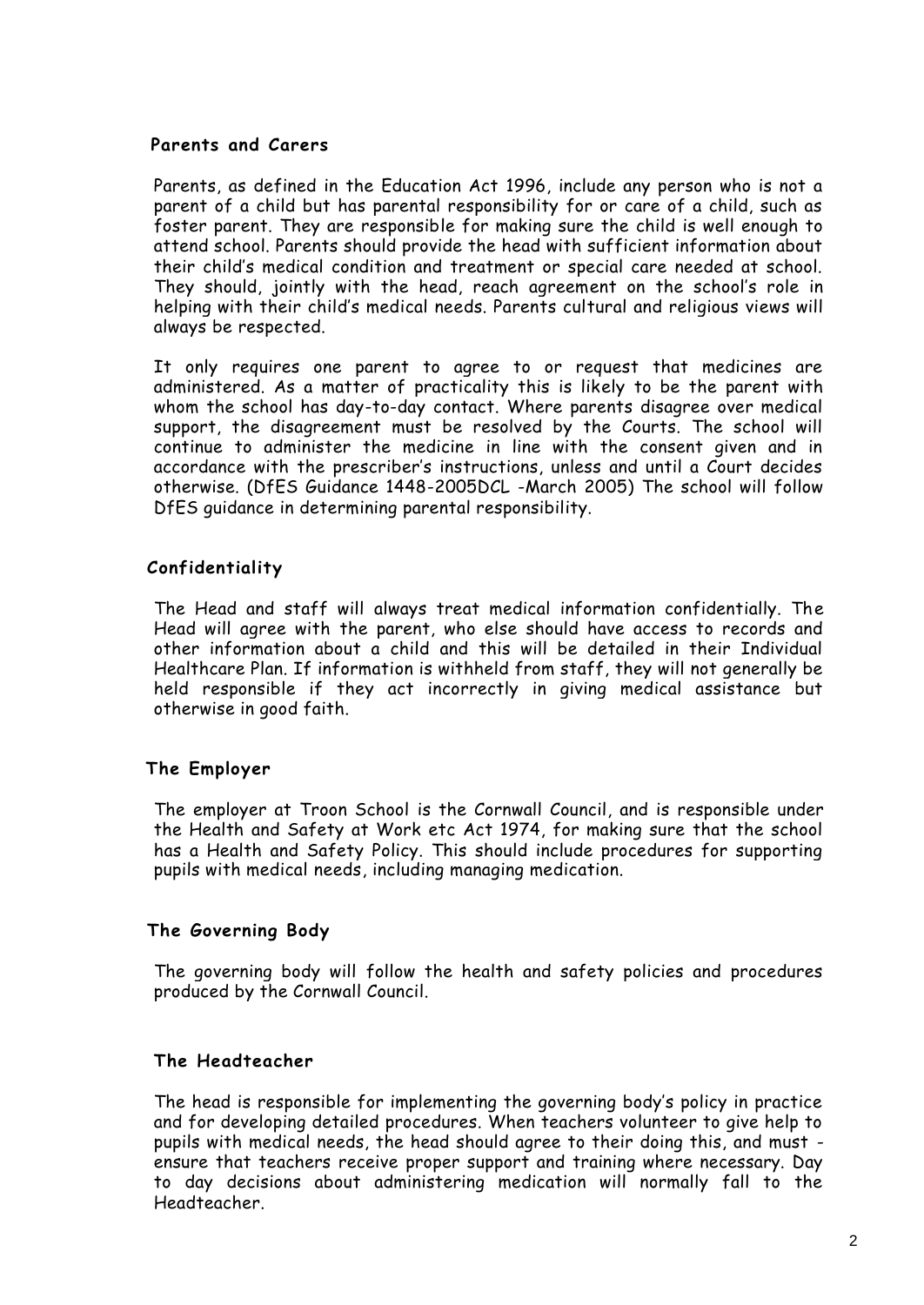# **Teachers and other school staff**

Some school staff are naturally concerned about their ability to support a pupil with a medical condition, particularly if it is potentially life threatening. Teachers who have pupils with medical needs in their class should understand the nature of the condition, and when and where the pupil may need extra attention. The pupil's parents and health professionals should provide this information. All staff should be aware of the likelihood of an emergency arising and what action to take if one occurs. Back up cover should be arranged for when a member of staff responsible is absent or unavailable. At different times of day other staff may be responsible for children, e.g. lunchtime supervisors. The school will ensure that they are provided with appropriate training and advice. Form 8 will be used as confirmation that any necessary training has been completed.

### **School staff giving medication**

Teachers' conditions of employment do not include giving medication or supervising a pupil taking it, although staff may volunteer to do this and many are happy to do so. Any member of staff who agrees to accept responsibility for administering prescribed medication to a pupil should have proper training and guidance and be competent. He or she should also be made aware of the possible side effects of the medication and what to do if they occur. The type of training will depend on the individual case.

### **Others with a role**

Cornwall Council, Health Authorities, School Health Service, School Nurse, GP, other Health Professionals will advise as necessary.

### **Short Term Medical Needs**

Many pupils will need to take medication (or be given it) at school at some time in their school life. Mostly this will be for a short time only; e.g. to finish a course of antibiotics. To allow pupils to do so will minimise the time they need to be absent from school. However, medicines should only be taken in school when essential; that is where it would be detrimental to a child's health if the medicine were not administered during the school day. Parents should keep children at home if they are acutely unwell.

- Where possible, medicines should not be given in school parents are encouraged to ask the prescriber to prescribe dose frequencies which enable the medicine to be taken outside school hours. For example, medicines that need to be taken three times a day could be taken in the morning, after school and at bedtime.
- Where possible, parents should come to school to dispense medicines. Only prescribed medicines (prescribed by a doctor/dentist/nurse) will be administered at school.
- School will not administer non-prescribed medicines to a child unless there is specific, prior written permission from the parents. (Forms available from the office)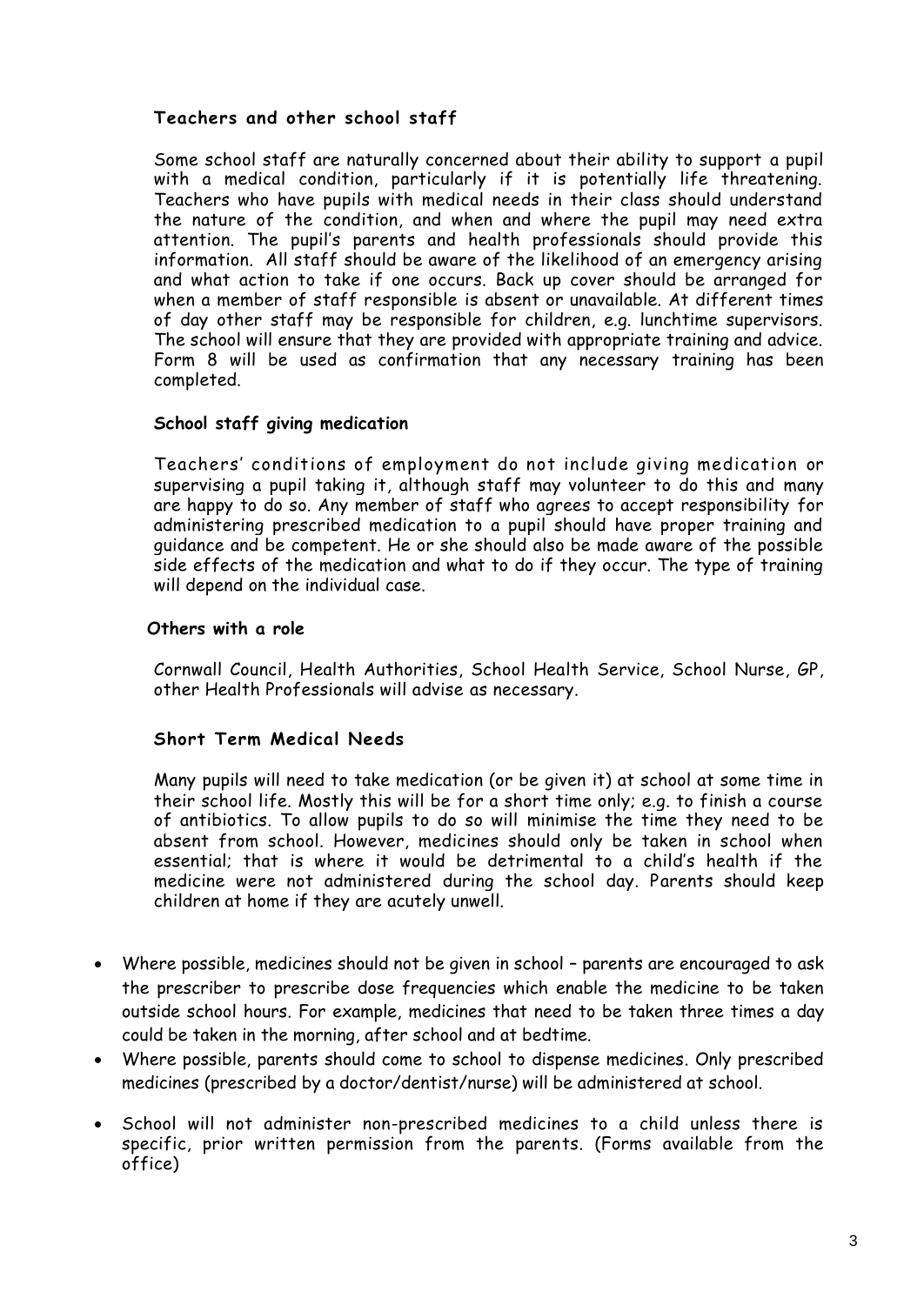- A child under the age of 16 should never be given aspirin or medicines containing ibuprofen unless prescribed by a doctor.
- If a child suffers regularly from frequent or acute pain the parents are encouraged to refer the matter to the child's GP.
- Parents must complete Administration of Medicine Form before any medication can be given. (Available from the office.)

### **Policy on Administering Medicines**

All medicines must be in their original container as originally dispensed.

They must be clearly labelled with the child's name and the appropriate dose.

School will not accept medicines that have been taken out of their original container as dispensed nor make changes to doses on parental instruction.

A spoon/measuring syringe must be provided if needed.

No child at school will be given medicines without parental consent

Any member of staff giving medicines will check:

- The child's name.
- Prescribed dose
- Expiry date
- Written instructions provided by the prescriber on the label or container.
- Record each time they administer medicine to the child.

### **Storage and Disposal of Medicines**

Medicines will be stored securely in the school office. Certain medicines will be stored in the fridge if advised to do so by parents.

Controlled drugs will be kept in a locked, non-portable container and only named staff will have access to this. A record will be kept for audit and safety purposes.

All medicines will be returned to the parent when no longer required, so that they can arrange for safe disposal. If this is not possible it will be returned to the dispensing chemist.

### **Long Term Medical Needs**

It is important for the school to have sufficient information about the medical condition of any pupil with long term medical needs. If a pupil's needs are inadequately supported, this can have a significant impact on a child's academic attainment and/or lead to emotional and behavioural problems. For pupils who attend regular hospital appointments, special arrangements may be necessary.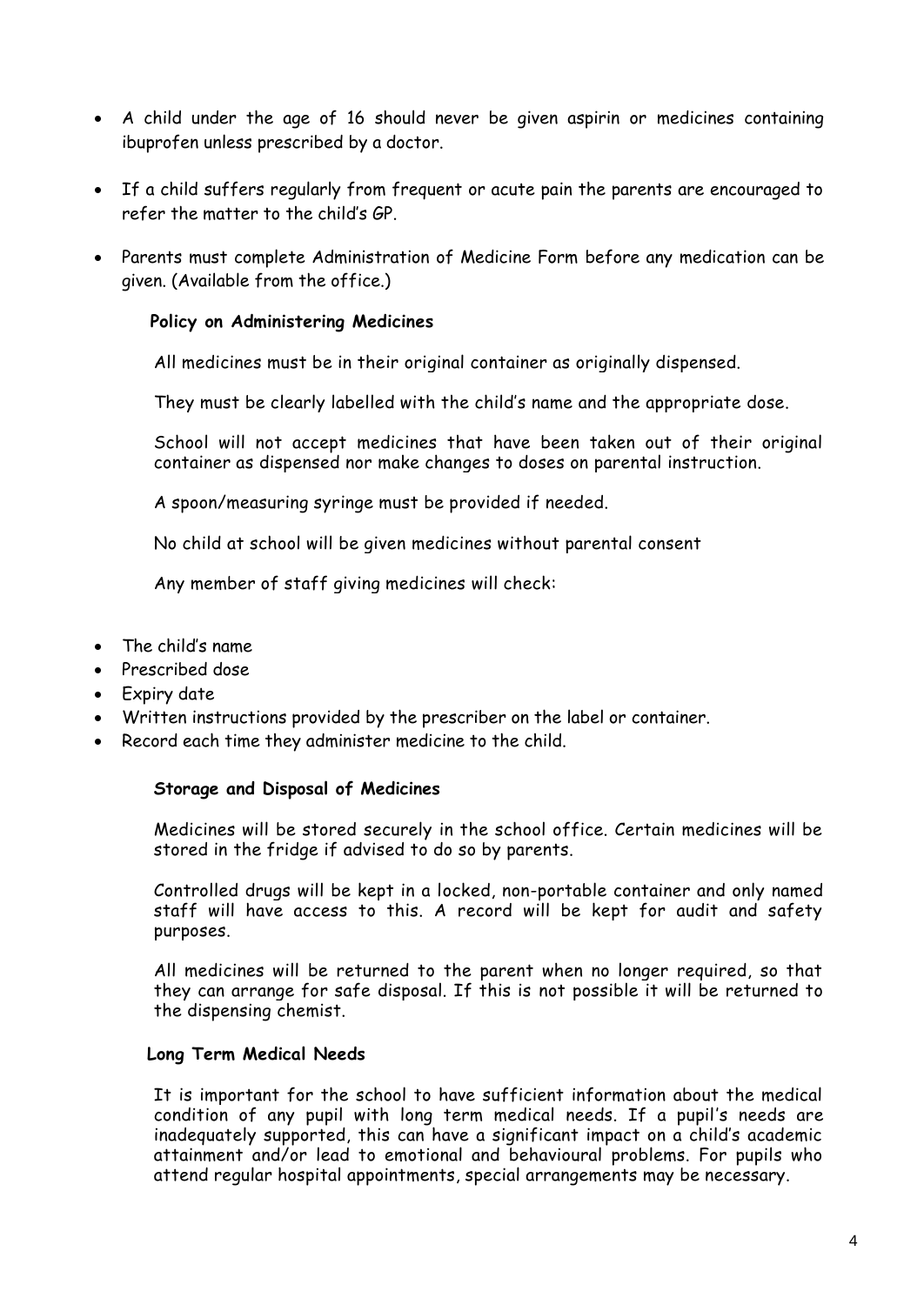For pupils with long term medical needs, we will draw up an individual health care plan. (IHCP)

## **Individual Health Care Plans (IHCP)**

The main purpose of an IHCP is to identify the level of support that is needed at school for an individual pupil. This written agreement with parents clarifies for staff, parents and the pupil the help the school can provide and receive. These plans will be reviewed annually or more frequently at the request of parents or the school.

An IHCP will include:

- details of the child's condition
- special requirements e.g dietary needs, pre-activity precautions
- any side effects of medicines
- what constitutes an emergency
- what action to take in an emergency
- what not to do in the event of an emergency
- who to contact in an emergency
- the role the staff can play

A copy will be given to parents, class teacher and a copy will be retained in the medical needs file in the office.

#### **Self Management**

We recognise that it is good practice to encourage children, who are able, to take responsibility to manage their own medicines. This will be discussed and agreed with parents, children and health professionals as appropriate. Any decisions regarding self medication will be outlined in the individual health care plan, depending on the child's maturity and with regard to the safety of other children.

Children who suffer with Asthma should carry their own reliever inhalers with them at all times. Parents will support children in understanding the safety issues involved in carrying their own medication. If a child is too young to carry their medication safely, it will be stored in a location that is easily accessible at all times.

#### **Refusing Medication**

If a pupil refuses to take medication, it is the policy of the school not to force them to do so. This will be noted in the records and procedures as outlined in the individual care plan will be followed. Parents will be contacted as a matter of urgency. If necessary, the school will call the emergency services.

### **Administering medicine to children with long term needs**

Parents must tell the school about the medicines their child needs to take and provide written details of any changes to the prescription or the support required. School will keep written records of any medicines administered.